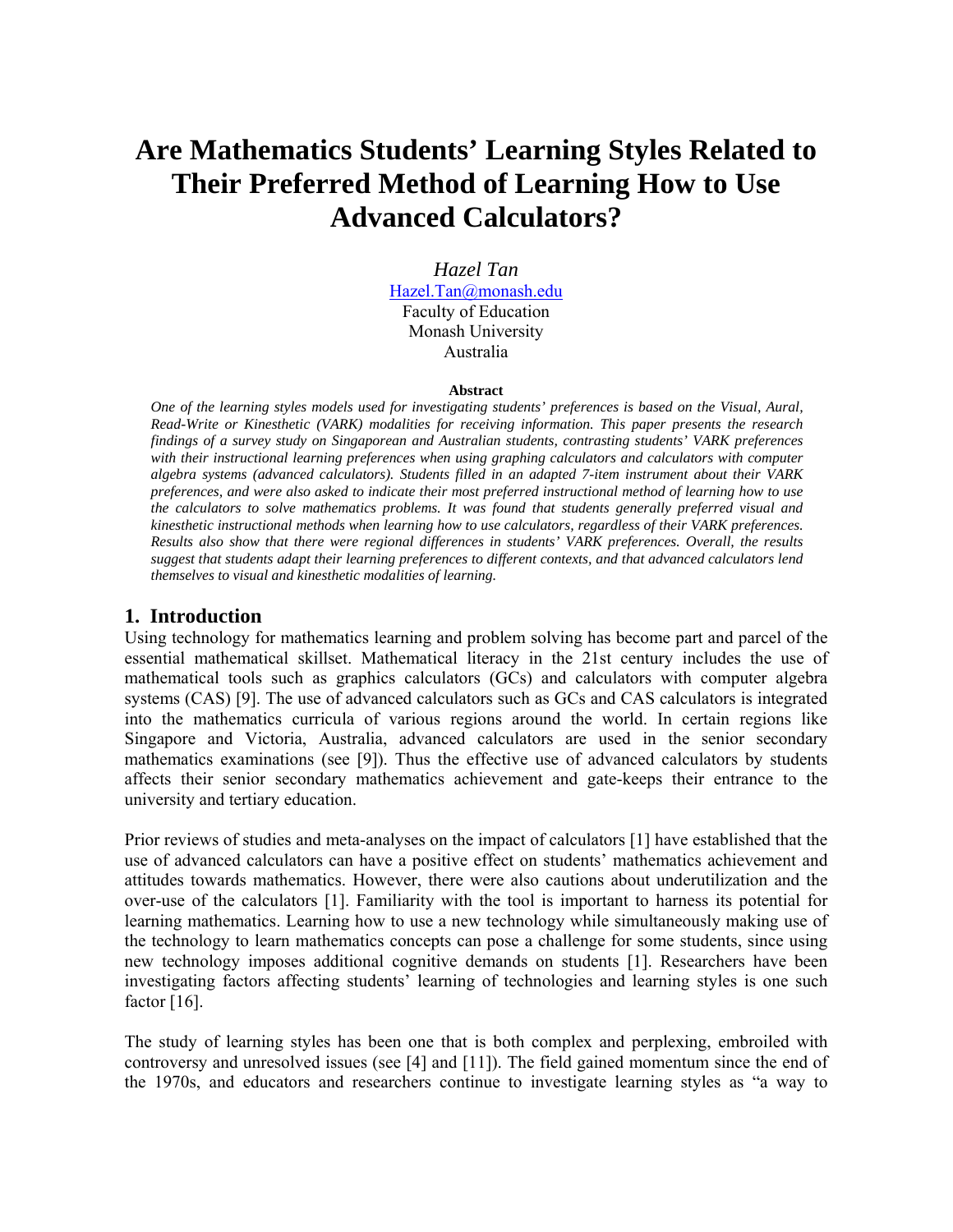address individual differences in learning" ([4], p. 445). In the 1980s and 1990s, there was a bloom of theories and instruments developed to investigate people's learning styles. Due to the myriad of different definitions, theoretical models and instruments in the field, it has been likened to a jungle [4]. There were attempts to consolidate the field in the 2000s and 2010s and issues and critiques were raised (see [4], [2], and [11]). These included the lack of evident-based studies on the effectiveness of using learning styles models to improve student outcomes [11], the commercialization of instruments, manuals and various packages by some leading figures in the field [2], and the ease and convenience of online inventories prompting possible "mindless and atheoretical empiricism" ([2], p. 62) by university researchers. Despite critiques, learning styles continue to be used in various disciplines in higher education [16], and particularly in field of educational technology such as online learning [3].

Of interest to this study is the learning style model that is related to the different modalities in which individuals prefer to perceive and process information. Advanced calculators offer the features of multiple representations – numerical, graphical, and algebraic. Besides investigating the roles that multiple representations play in students learning, researchers have also investigated other modes of representation such as verbal and kinesthetic [5]. There is a body of research into students' preferences for mathematical representations. However, little is known about students' modality preferences when learning how to use the calculators, a context which might play an important part in their representational preferences when using the calculators to solve problems. In the learning styles literature, preferences for perceptual and sensory modalities such as visual, aural, read/write, and kinesthetic modalities [6] seem to have some parallel features relating to how students learn to use the GC and CAS calculators: visual – graphs on the calculator screen and screenshots; aural – teacher instruction and peer discussions; read-write – text, symbols and written instructions; and kinesthetic – solving contextual problems, actual pressing of the calculator buttons and working with the calculator. The VARK framework – Visual, Aural, Read/Write, and Kinesthetic – of modal preferences that individuals have in receiving and transmitting information (see Table 1) is used in this study [6]. Flemings' [6] emphasis is on the "pragmatic part, of the complex set of attributes that make up a learning style" (p. 46), since "students and teachers can do something about learning when they know their modality preference" (p. 46).

#### **Table 1**

| Preference     | Description                                                                                           |  |  |  |  |
|----------------|-------------------------------------------------------------------------------------------------------|--|--|--|--|
|                |                                                                                                       |  |  |  |  |
| Visual $(V)$   | Includes the depiction of information in charts, graphs, flow charts, and all the symbolic arrows,    |  |  |  |  |
|                | circles, hierarchies and other devices that teachers use to represent what might have been presented  |  |  |  |  |
|                | in words. It does not include pictures, movies, videos and animated websites (simulation) that        |  |  |  |  |
|                | belong with Kinesthetic below.                                                                        |  |  |  |  |
|                |                                                                                                       |  |  |  |  |
| Aural $(A)$    | A preference for information that is spoken or heard, such as discussion, oral feedback, email,       |  |  |  |  |
|                | mobile phone chat, discussion boards, oral presentations, classes, tutorials, and talking with other  |  |  |  |  |
|                | students and teachers.                                                                                |  |  |  |  |
|                |                                                                                                       |  |  |  |  |
| Read/Write (R) | A preference for information displayed as words either read or written, such as quotes, lists, texts, |  |  |  |  |

*VARK Framework (adapted from Fleming [6], pp. 1-2)*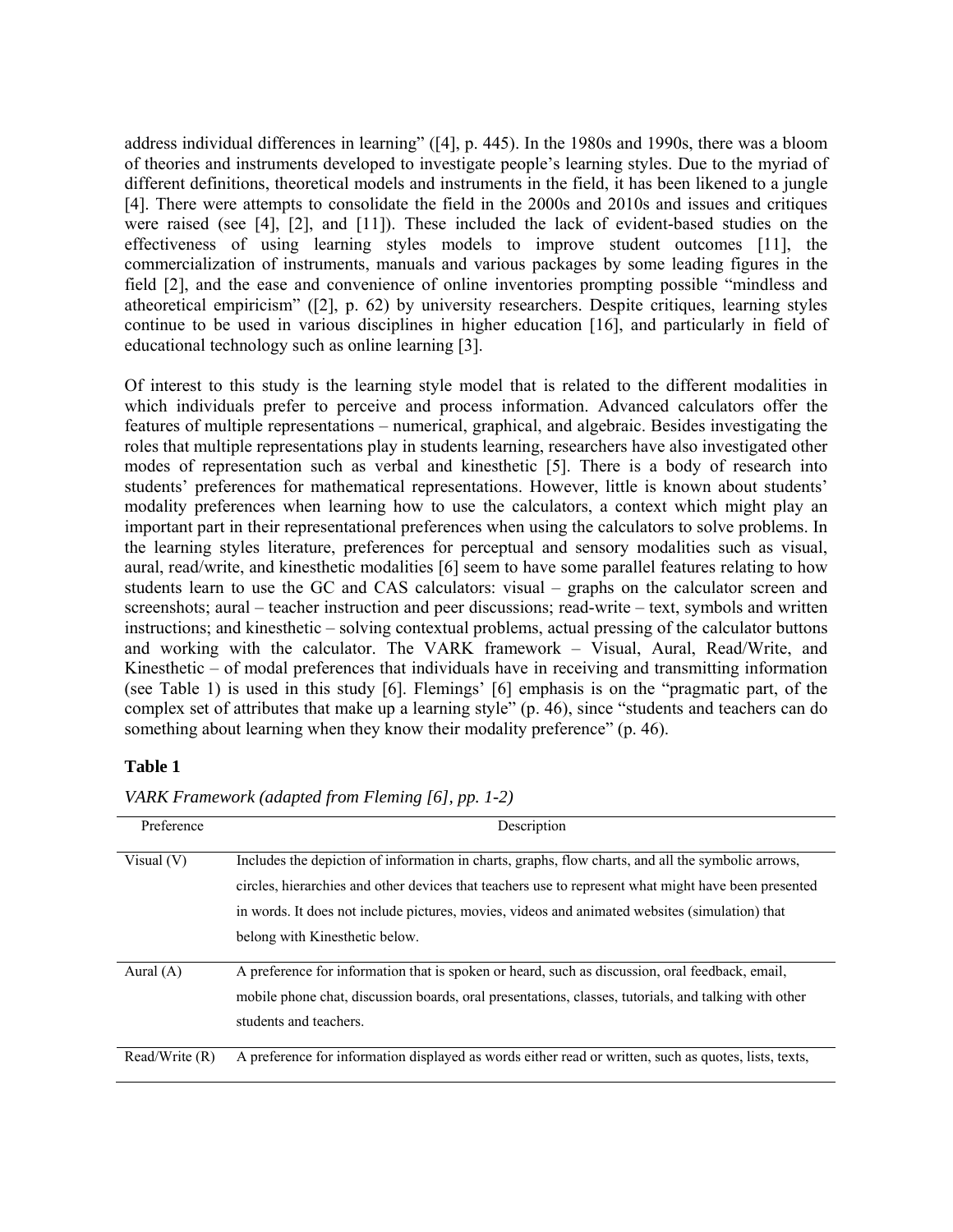| Preference        | Description                                                                                                                                                                                                                                                                                                 |  |  |  |  |
|-------------------|-------------------------------------------------------------------------------------------------------------------------------------------------------------------------------------------------------------------------------------------------------------------------------------------------------------|--|--|--|--|
|                   | books and manuals.                                                                                                                                                                                                                                                                                          |  |  |  |  |
| Kinesthetic $(K)$ | A preference related to the use of simulated or real experience and practice. Although such an<br>experience may invoke other modalities, the key is that the student is connected to reality through<br>experiences, examples, practice or simulation. This mode is where students use many senses (sight, |  |  |  |  |
|                   | touch, taste and smell) to take in their environment to experience and learn new things.                                                                                                                                                                                                                    |  |  |  |  |

Although Fleming's model is not specific to mathematics (it does not have numeric or symbolic modes which might be subsumed under Read/Write preferences), it appears to be a useful model that covers aspects of students' representational preferences that would be relevant to mathematics learning with technology use. Fleming's [6] model also takes into account multimodal preferences, of which there are two types: an individual can select different modes according to the learning situation, or might assimilate the same input via different modes in order to learn. This is consistent with the literature on mathematics education where students can have multiple approaches or preferences. In contrast to other VAK (Visual/Aural/Kinesthetic) learning style models which are popular in schools, but noted for their lack of research scholarship [11], the VARK learning styles inventory has been found to have some validity [10], and has been used in research studies [16].

To investigate the potential use of students' learning styles as a factor influencing their use of technology, this study examines students' instructional preferences when learning to use advanced calculators and compare them with their VARK learning styles.

## **2. Methods**

This study, part of a larger study, was conducted using the online survey platform SurveyMonkey [13]. Students from Singapore were invited to participate through schools, and Victoria students were invited through schools and recruited using a Facebook advertisement [15]. It should be noted in Singapore GCs are required in all the senior secondary mathematics written examinations, whereas in Victoria, Australia the more advanced CAS calculators were allowed to be used in intermediate and advanced level mathematics in a school-based examination and one of the two written examinations at grade 12 [9].

Students' VARK learning styles were measured using an adapted version of the VARK instrument for high school students [6]. The instrument comprised with 13 items. Each item provides a situation and students select out of a list of four options (corresponding to visual, aural, read-write and kinesthetic preferences) those that they think most describe them. Students could choose more than one option. The items had been modified to suit the learning context, such as one where an English project was changed to Mathematics project:

I need to do a mathematics project about a story of a famous mathematician. I would prefer to:

- design or draw a diagram depicting the story.
- read out a version of the story to the class.
- read some articles related to the story and then write my own article about the story.
- act out a scene from the story.

Not all items are mathematics based, such as the following item: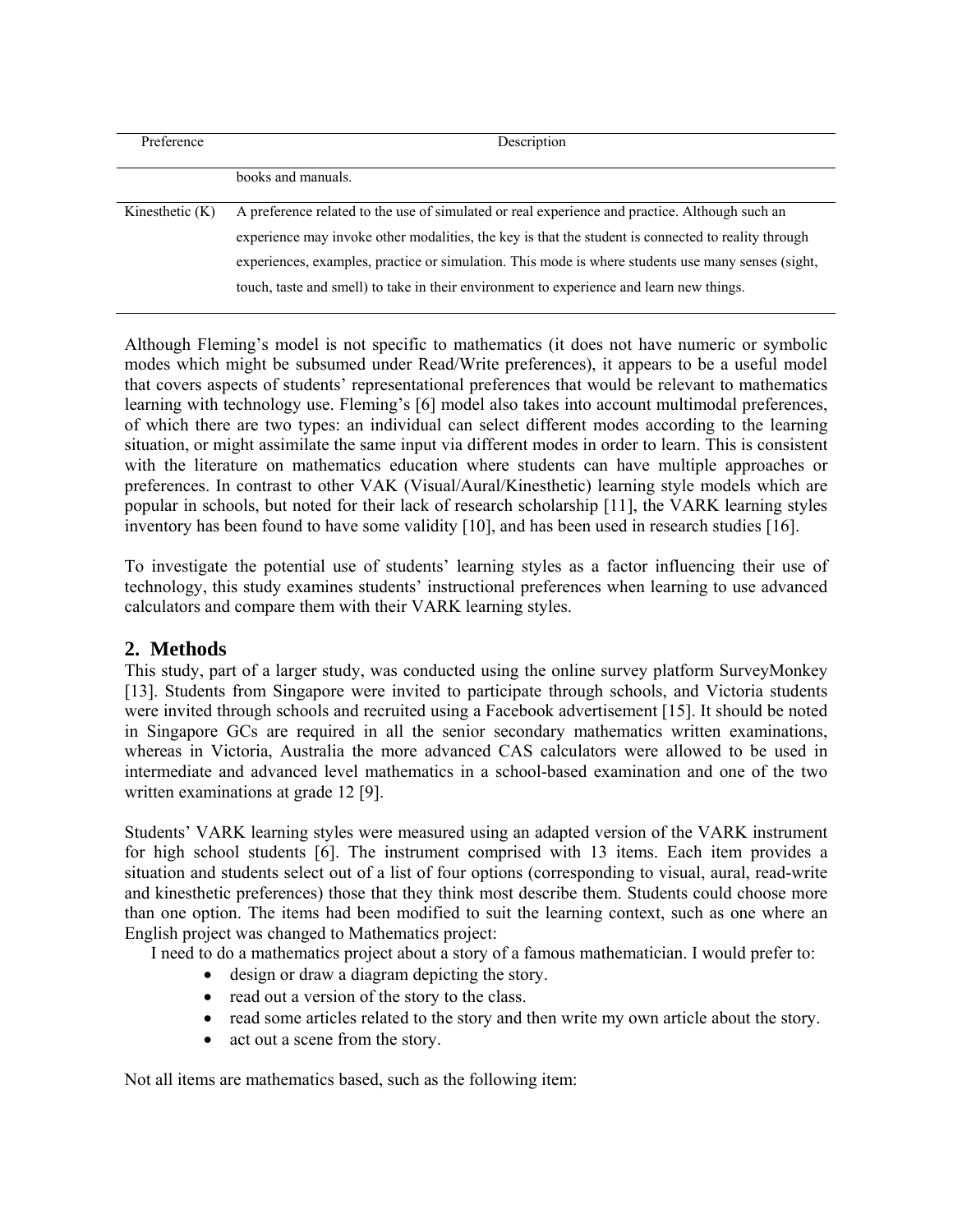I like websites that have:

- interesting design and visual effects.
- interesting written information and articles.
- audio channels for music, chat, and discussion.
- things I can click on and do.

The full 13-item instrument was tested in a trial of 41 Singaporean students. The 13 items of Fleming's instrument have been modified and from analyses of the items, seven items were selected based on reliability (i.e., students' preferences for these items were the most consistent with their final VARK preferences). The scoring method was simplified from the original complex scoring system that is a step function of students' individual VARK scores, to using the preference mode(s) with the highest score as their VARK modality preference.

Students were also asked to indicate, from a list of ten instructional methods of learning how to use the advanced calculators to solve mathematics problems, their most preferred method. The ten methods were derived based on the researcher's own teaching experience in Singapore, as well as readings of learning styles and modality preferences. A discussion of the gender differences in Singaporean students' responses to this item and other related items in the questionnaire of the full study has been presented elsewhere [12]. The list is as follows, with an additional 'others' option for students to indicate if they have other most preferred methods:

- a. See my teacher's demonstration in class
- b. See the steps my friends show me on their calculators\*.
- c. Look at the calculator screen captures in notes, textbooks or manual
- d. Discuss answers with my friends
- e. Listen to a teacher who explains the steps and concepts clearly and thoroughly
- f. Listen to a teacher who reads out the steps given in notes, textbooks or manual
- g. Copy down the steps my teacher writes on the board
- h. Make my own notes
- i. Try out the steps on the calculator at the same time I see a demonstration or hear an explanation or read the instructions
- j. Try the buttons out and play around with the calculator
- k. Other methods: please explain.
- \* the term "calculator" was specified as GC or CAS calculators according to the region.

It is acknowledged that there might be ambiguities, for example kinesthetic methods may also engage multiple modalities (see Table 1). It was assumed by the researcher that methods (a), (b), and (c) roughly correspond to a visual modality, methods (d), (e), and (f) correspond to an aural modality, methods (g) and (h) correspond to a read/write modality, and methods (i) and (j) correspond to a kinesthetic modality.

### **3. Results and Discussions**

There were a total of 964 responses received from Singaporean (37.1% males, 62.9% females) and 176 from Victorian students (31.3% males, 68.8% females). Data were collected and Chi-square tests were conducted using IBM SPSS Statistics 22 software [8]. The distributions of Singaporean and Victorian students' VARK modality preferences are shown in Table 2.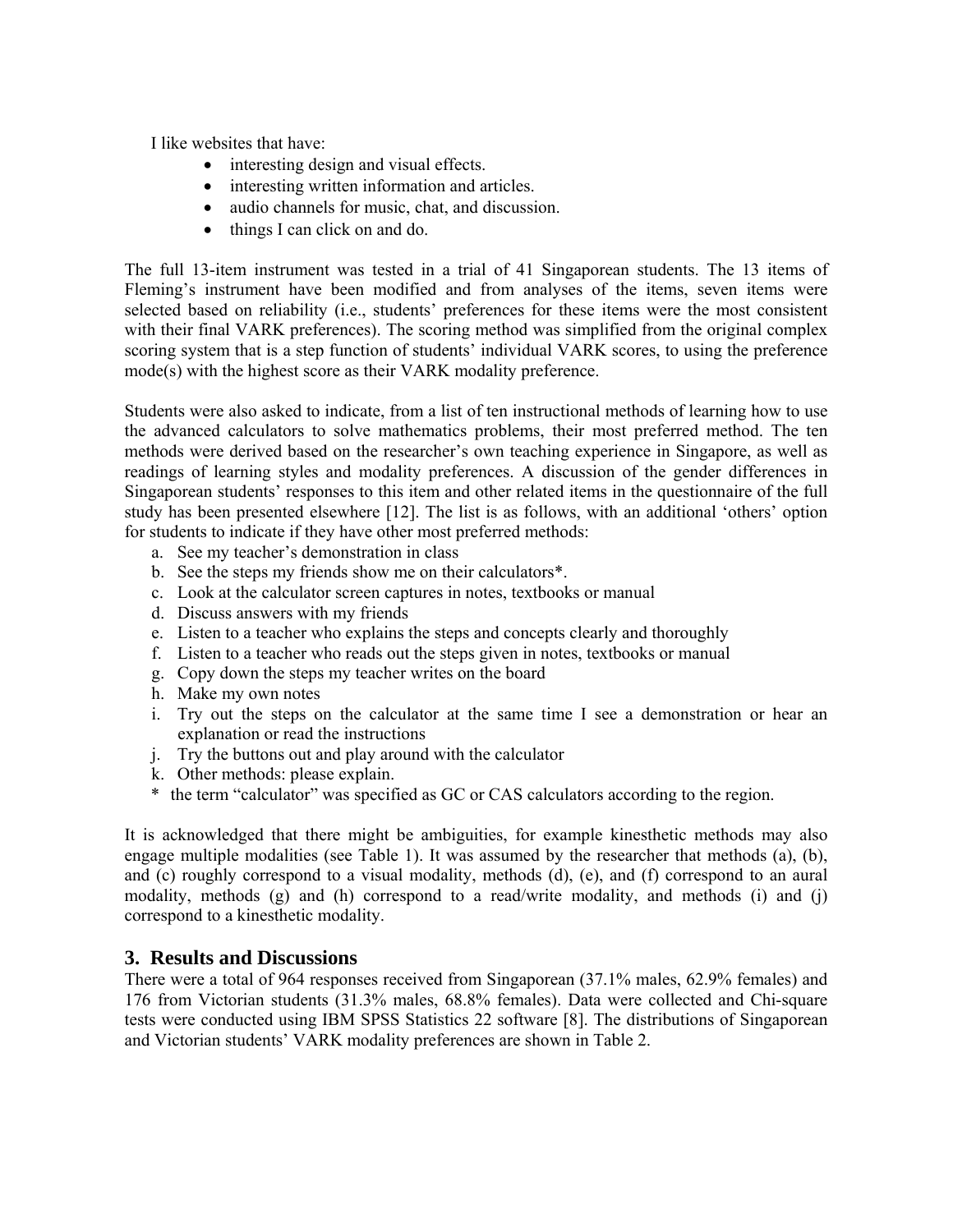#### **Table 2**

|             | Mode | Singapore ( $N = 964$ ) | Victoria ( $N = 143$ ) |
|-------------|------|-------------------------|------------------------|
| Single      |      | $25.2\%*$               | $7.7\%$                |
|             | A    | $25.2\%*$               | $17.5\%$               |
|             | R    | $16.4\%$                | 42.7%                  |
|             | K    | $5.4\%$                 | $0.7\%$                |
| Multi-modal |      | 27.8%                   | 31.5%                  |

*Percentages of Students' Most Preferred VARK Modality Preferences by Region*

\* This is not an error. Both groups happened to have the same percentage (N=243 for both), even though they are mutually exclusive.

It can be seen that Singaporean and Victorian students had different distribution patterns for their VARK modality preferences, particularly for the single modes. Both these patterns are also markedly different from the data collected over September to December 2015 on the *VARK* website by Fleming [7], which had  $63.8\%$  multi-modal, and  $36.2\%$  single preferences ( $V = 3.9\%, A = 8.6\%,$  $R = 9.3\%$ , and  $K = 14.4\%$ ). This may be due to the changes to the original instrument and the scoring system used in the present study. To further investigate regional differences, the individual modes (V, A, R, and K) were analyzed in relation to students' highest scoring modality. That is, students with multi-modal preferences such as VA were considered twice, under the individual modalities V and A. The results are shown in Figure 1. There were significant differences in the distributions of VARK modalities between Singaporean and Victorian students for Visual, Read/Write and Kinesthetic styles  $(\chi^2_{\text{Visual}}(1, 1106) = 17.3, p < .001; \chi^2_{\text{ReadWrite}}(1, 1106) = 70.8, p < .001$ .001;  $\chi^2$ <sub>Kinesthetic</sub>(1,1106) = 4.29, *p* < .05) but not for Aural ( $\chi^2$ <sub>Aural</sub>(1, 1106) = 1.62, *p* = 0.204). The percentages of most preferred VARK mode within each region are shown in Figure 1. The percentages add up to more than 100% due to the presence of multi-modal preferences. It can be seen that a significantly higher percentage of Singaporean students had Visual as their most preferred VARK mode (S'pore =  $43.8\%$ , Vic =  $25.4\%$ ), whereas a much higher percentage of Victorian students had Read/Write (Vic =  $69.0\%$ , S'pore = 32.5%) as their most preferred VARK mode. There was also a significantly higher percentage of Singaporean than Victorian students with Kinesthetic as their most preferred VARK style (S'pore =  $13.2\%$ , Vic =  $7.0\%$ ,  $p < .05$ ).



**Figure 1** Percentages of students by region with most preferred VARK styles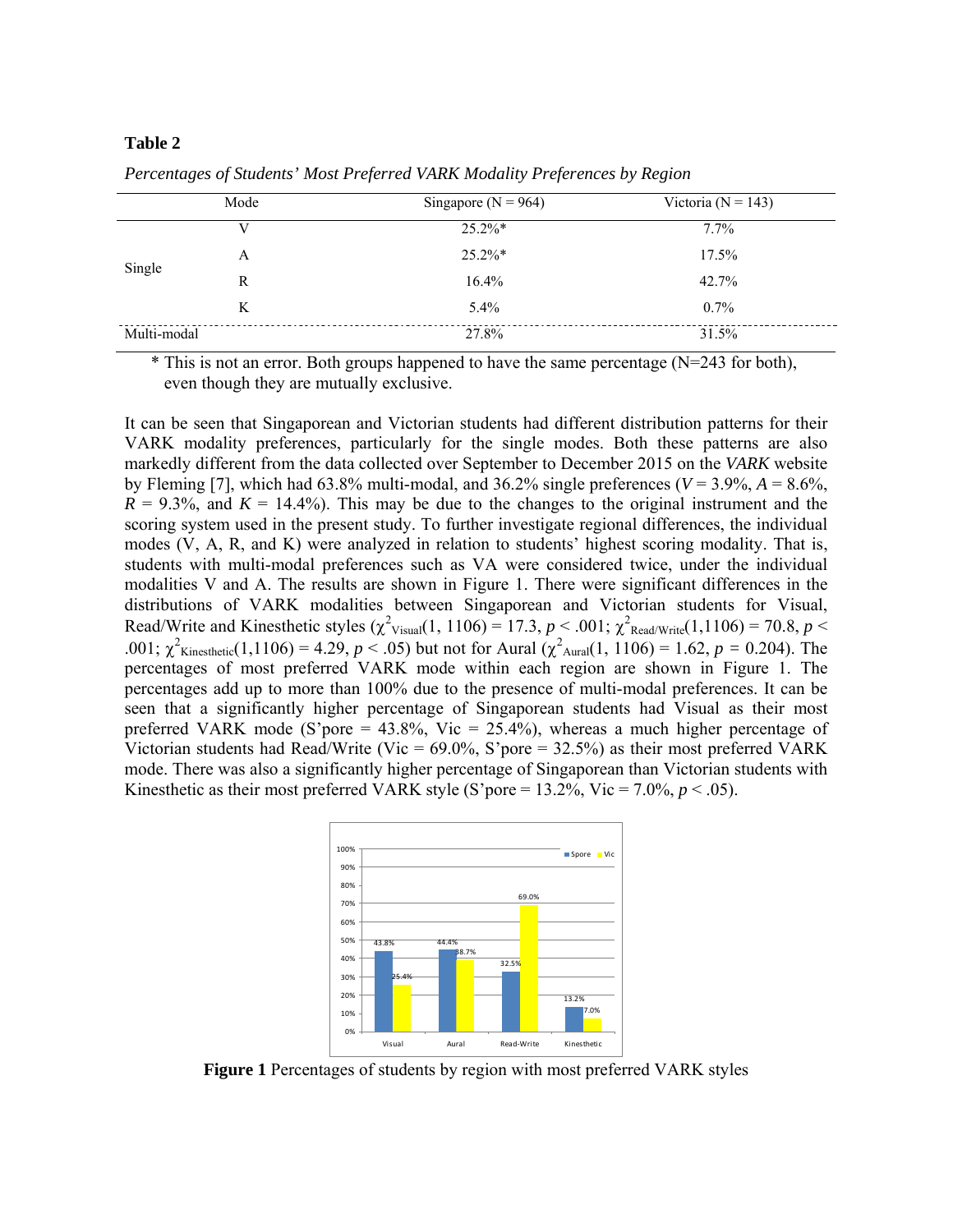These findings suggest that there are regional differences in VARK preferences. Singaporean students have a stronger preference for Visual modes of input, and Victorian students have a stronger preference for Read/Write modes. This may be due to differences in the senior secondary classroom structure (lecture-tutorial system in Singapore versus classroom teaching in Victoria), or in socio-cultural contexts. The explanations for this difference are worthy of further investigation.

Responses for students' most preferred method of learning how to use the calculators were then analyzed. Not all students answered the question (S'pore=946, Vic=138). There were similarities and differences by region in students' most preferred method of learning how to use the calculator, shown in Table 3. It can be seen in Table 3 that the top three most preferred methods of learning how to use the calculators were the same:

- (i) trying out the calculator steps at the same time they see/listen/read the instructions (Kinesthetic; Vic = 37.0%, S'pore = 42.3%);
- (a) watching the teacher's demonstration (Visual: Vic = 22.5%, S'pore = 19.8%); and
- $\sim$  (i) trying the buttons out and playing around with the calculator (Kinestheic; Vic = 17.5%, S'pore =  $13.1\%$ ).

#### **Table 3**

| Frequencies and Percentages of Singaporean and Victorian Students Who Selected (a) – (j) as |  |
|---------------------------------------------------------------------------------------------|--|
| Their Most Preferred Method of Learning How to Use the Calculator.                          |  |

|                                                                                                                                      | Region    |          |          |          | Diff in %            |
|--------------------------------------------------------------------------------------------------------------------------------------|-----------|----------|----------|----------|----------------------|
|                                                                                                                                      | Singapore |          | Victoria |          | within region        |
|                                                                                                                                      |           | % within |          | % within | $(S \ \%$ - V $\%$ ) |
|                                                                                                                                      | Count     | Region   | Count    | Region   |                      |
| a) see my teacher's demonstration in class.                                                                                          | 187       | $19.8\%$ | 31       | 22.5%    | $-2.7%$              |
| b) see the steps my friends show me on their<br>calculator.                                                                          | 35        | 3.7%     | 6        | $4.3\%$  | $-0.6%$              |
| c) look at the calculator screen captures in<br>notes, textbooks or manual.                                                          | 55        | 5.8%     | 4        | 2.9%     | 2.9%                 |
| d) discuss answers with my friends.                                                                                                  | 11        | $1.2\%$  | 3        | $2.2\%$  | $-1.0\%$             |
| e) listen to a teacher who explains the steps and<br>concepts clearly and thoroughly.                                                | 93        | 9.8%     | 10       | 7.2%     | 2.6%                 |
| f) listen to a teacher who reads out the steps<br>given in notes, textbooks or manual.                                               | 2         | $0.2\%$  | 1        | $0.7\%$  | $-0.5\%$             |
| g) copy down the steps my teacher writes on<br>the board.                                                                            | 18        | 1.9%     | 14       | 10.1%    | $-8.2\%**$           |
| h) make my own notes.                                                                                                                | 21        | $2.2\%$  | $\theta$ | $.0\%$   | 2.2%                 |
| i) try out the steps on the calculator at the same<br>time I see a demonstration or hear an<br>explanation or read the instructions. | 400       | 42.3%    | 51       | 37.0%    | 5.3%**               |
| j) try the buttons out and play around with the<br>calculator.                                                                       | 124       | 13.1%    | 18       | 17.5%    | $-4.4%$              |
| Total                                                                                                                                | 946       | 100.0%   | 138      | 100.0%   |                      |

\* Shaded cells represent the top three methods with the highest percentages within each region.

\*\* Bolded percentages indicate where the percentage difference between regions is more than 5%.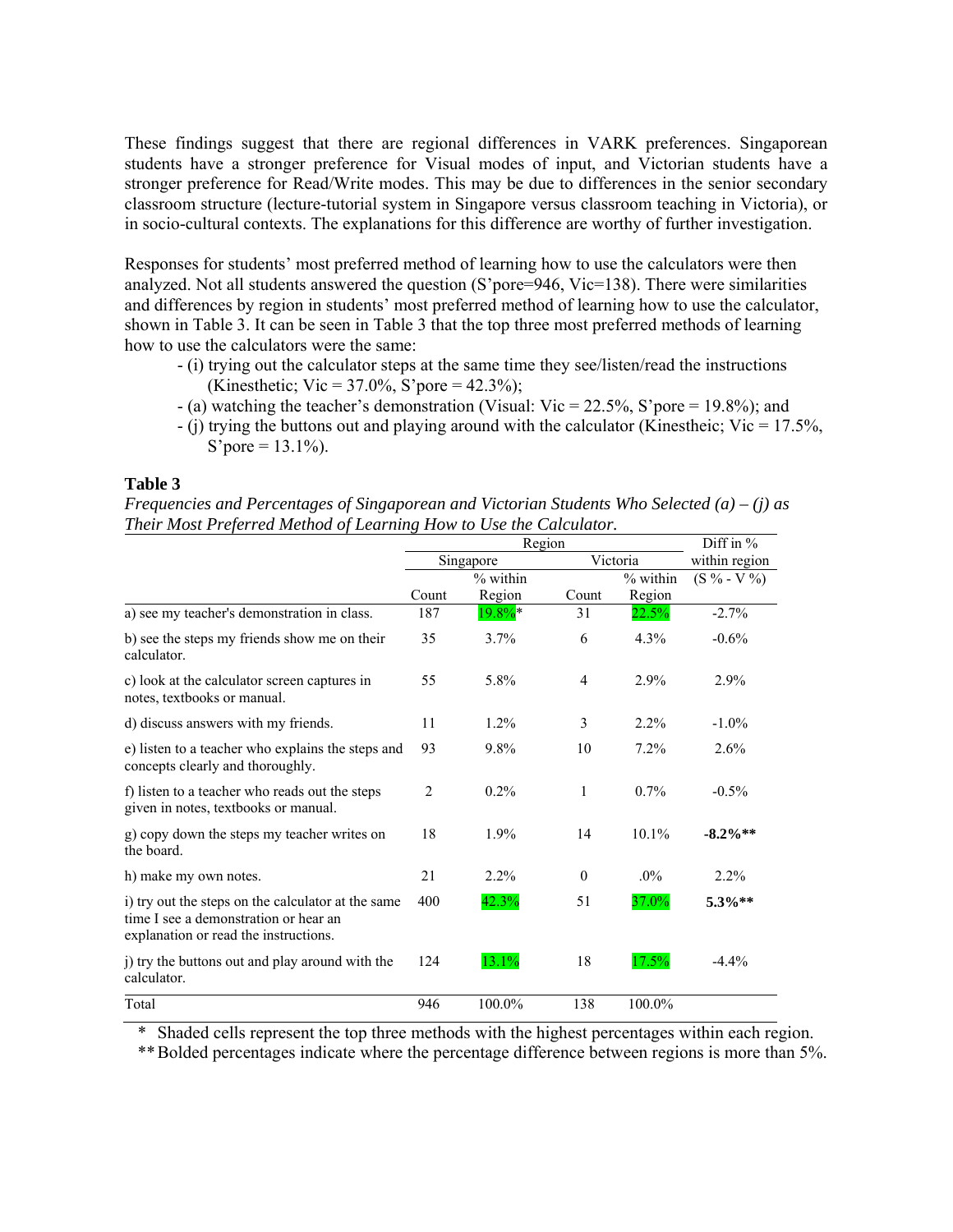Table 3 shows that for most methods the percentages are similar for both regions, except for methods  $(g)$  and  $(i)$  where there were differences greater than 5%. A higher percentage of Victorian than Singaporean students most preferred to (g) copy down the steps their teachers wrote on the board (Vic = 10.1%, S'pore = 1.9%), whereas a higher percentage of Singaporean than Victorian students most preferred to (i) try out the calculator steps at the same time they see a demonstration or listen to an explanation or read the instructions (S'pore =  $42.3\%$ , Vic =  $37.0\%$ ). This seems consistent with students' VARK preferences since method (g) can be classified as using a Read/Write style preferred by more Victorian students, and method (i) as using a Kinesthetic style while engaging multiple modes preferred by more Singaporean students.

There were four Singaporean and two Victorian students who had not selected a method from the list and provided answers to their most preferred methods. It was not possible to categorize these responses according to *VARK* modalities because there were ambiguities as to which modes were engaged. For example, a student said "all (the methods) are equally effective for me to use the GC".

For the final analysis, students in each region were grouped by their VARK preferences and their calculator learning preferences were plotted (see Figures 2 and 3). The patterns of distribution of calculator preferences between each VARK group were examined to see if there are any relationships between VARK preferences and calculator preferences.



**Figure 2** Comparisons of most preferred methods between Singaporean students who were Visual, Aural, Read/Write, Kinesthetic and Multimodal (valid *N*=946)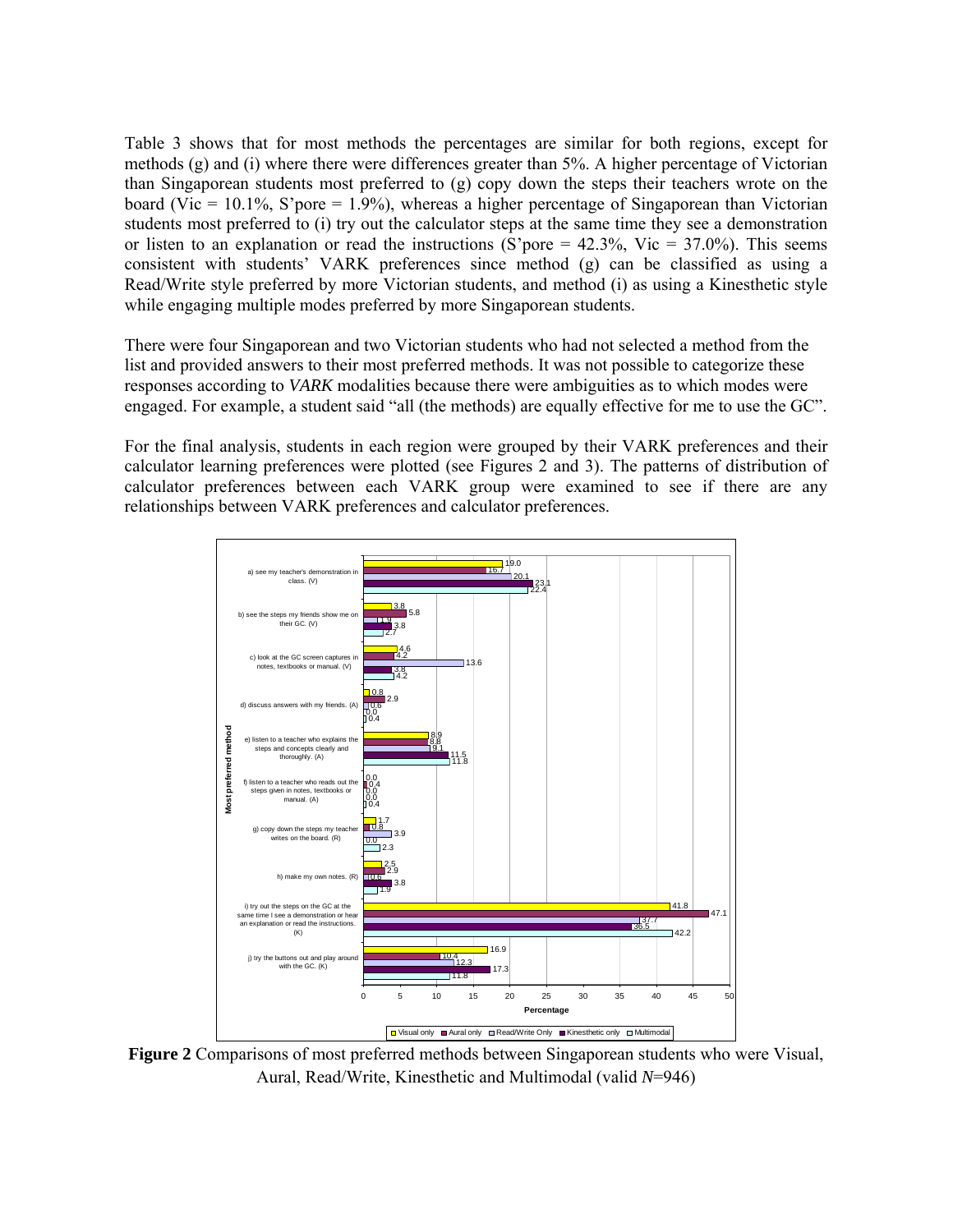

**Figure 3** Comparisons of most preferred methods between Victorian students who were Visual, Aural, Read/Write, Kinesthetic and Multimodal (valid *N*=138)

It can be seen that there are similar patterns of distribution in the calculator preferences amongst students with various VARK preferences, in Singapore and Victoria. Methods (i) and (a), classified as kinesthetic and visual, had the highest percentages of students regardless of VARK preferences. There were more variability in the distribution of the Victorian students, because the number of responses was much smaller compared to Singaporean students ( $N_{\text{Spore}} = 946$ ,  $N_{\text{Vic}} = 138$ ); and there was only one Victorian student with kinesthetic only preference. Some indications of the alignment of VARK preferences and students' calculator preferences were seen, for example a much higher percentage of Singaporean students with Read/Write preference most preferred method (c) "look at calculator screen captures in notes, textbook and manual", compared to students with other VARK preferences. Overall this suggest that there was some association between students' VARK preferences and their calculator preferences, however the overwhelming responses demonstrated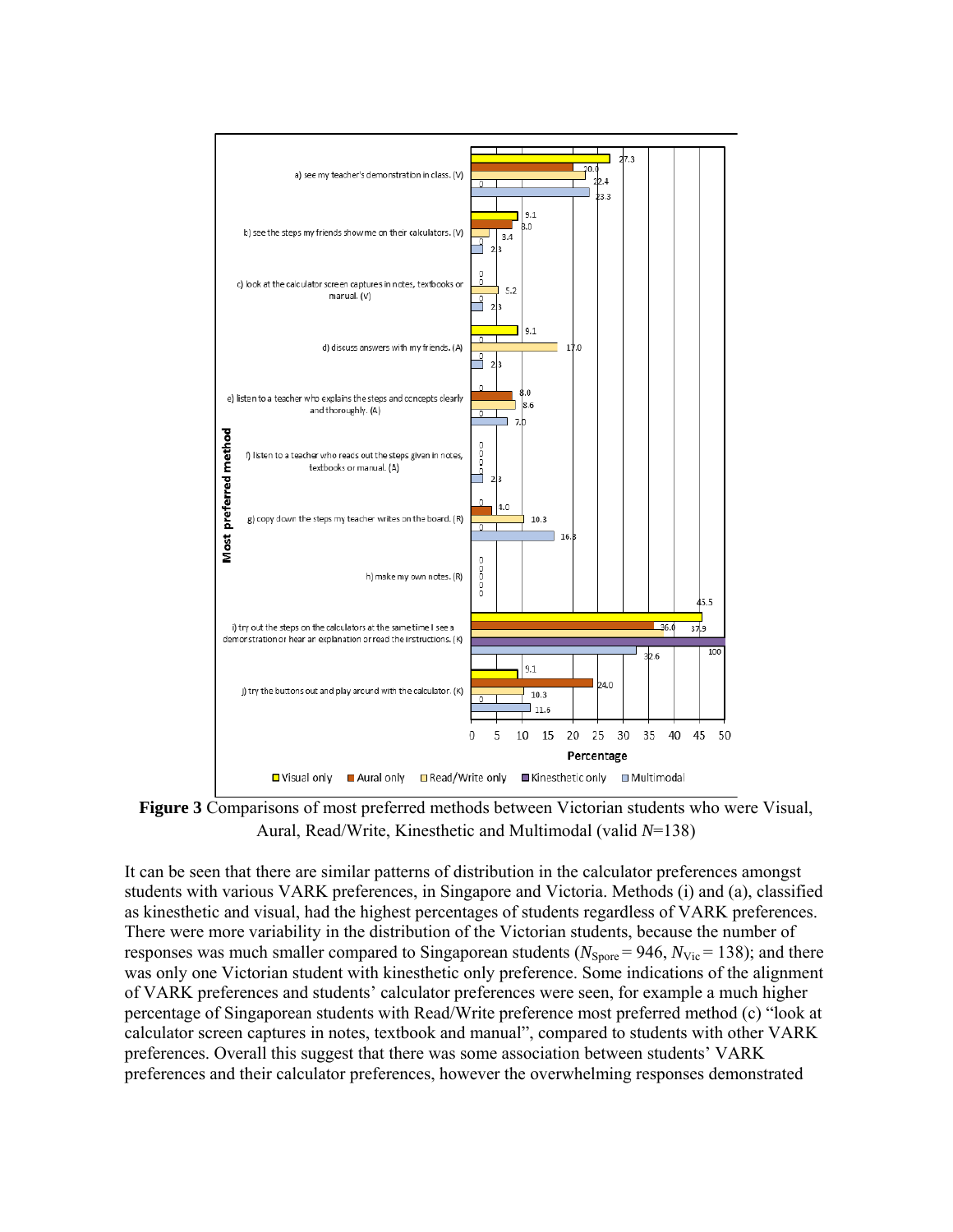that students in both regions most preferred the kinesthetic method of trying out calculator steps at the same time as they see, listen or read the information on how to use the calculators.

## **4. Final Remarks**

There were a few insights revealed by the results. One was that students' general VARK preferences might vary between cultures and regions. This is consistent with the characterization of information processing learning style models as being more malleable than stable [2]. Secondly, technology such as advanced calculators (GC and CAS calculators) might lend themselves more to visual and kinesthetic approaches of teaching and learning. Students in the study seemed to have adapted their modality preferences to the learning situation with technology, preferring to watch a teacher demonstration and to try out the steps on the calculator as they received information about its use, regardless of their general VARK preferences. This was seen in both regions, and especially significant considering the large dataset of 964 Singaporean students. The implication for researchers and educators intending to use learning style models in their course design is that they need to consider the influence of the learning environment and instructional context on students' style preferences. Designing instruction to match students' particular learning styles might not be a fruitful endeavor since students adapt to the new context. Their most preferred learning styles in the new context might not be consistent with their 'original' learning styles, as seen in this study. This could be a reason why matching experiments might not be successful [11]. Future directions for research could be on how students' learning styles change over time and context, on how teachers' instructional preferences might affect students' own learning preferences, and on investigating the effects of applying learning styles in educational contexts to improve learning.

**Acknowledgements** The author would like to thank Professor Helen Forgasz for her valuable comments and input during the course of the research study.

#### **References**

- [1] Burrill, G., Allison, J., Breaux, G., Kastberg, S., Leatham, K., & Sanchez, W. (2002). *Handheld graphing technology in secondary mathematics: Research findings and implications for classroom practice.* Dallas, TX: Texas Instruments.
- [2] Coffield, F., Moseley, D., Hall, E., & Ecclestone, K. (2004). *Learning styles and pedagogy in post-16 learning: A systematic and critical review*. London: Learning and Skills Network.
- [3] Dağ, F., & Geçer, A. (2009). Relations between online learning and learning styles. World Conference on Educational Sciences. *Procedia Social and Behavioral Sciences, 1 (2009)*, 862-871.
- [4] Desmedt, E., & Valcke, M. (2004). Mapping the learning styles "Jungle": An overview of the literature based on citation analysis. *Educational Psychology, 24*(4), 445-464.
- [5] Ferrara, F., Pratt, D., & Robutti, O. (2006). The role and uses of technologies for the teaching of algebra and calculus: Ideas discussed at PME over the last 30 years. In A. Gutiérrez, P. Boero (Eds.), *Handbook of Research on the Psychology of Mathematics Education: Past, Present and Future* (pp. 237-273). The Netherlands: Sense.
- [6] Fleming, N. D. (2006). *Teaching and Learning Style: VARK Strategies.* Christchurch, New Zealand: N. D. Fleming.
- [7] Fleming, N. (n.d.). VARK: *A guide to learning styles: Research and statistics*. Retrieved 2016 July 14, from http://vark-learn.com/introduction-to-vark/research-statistics/